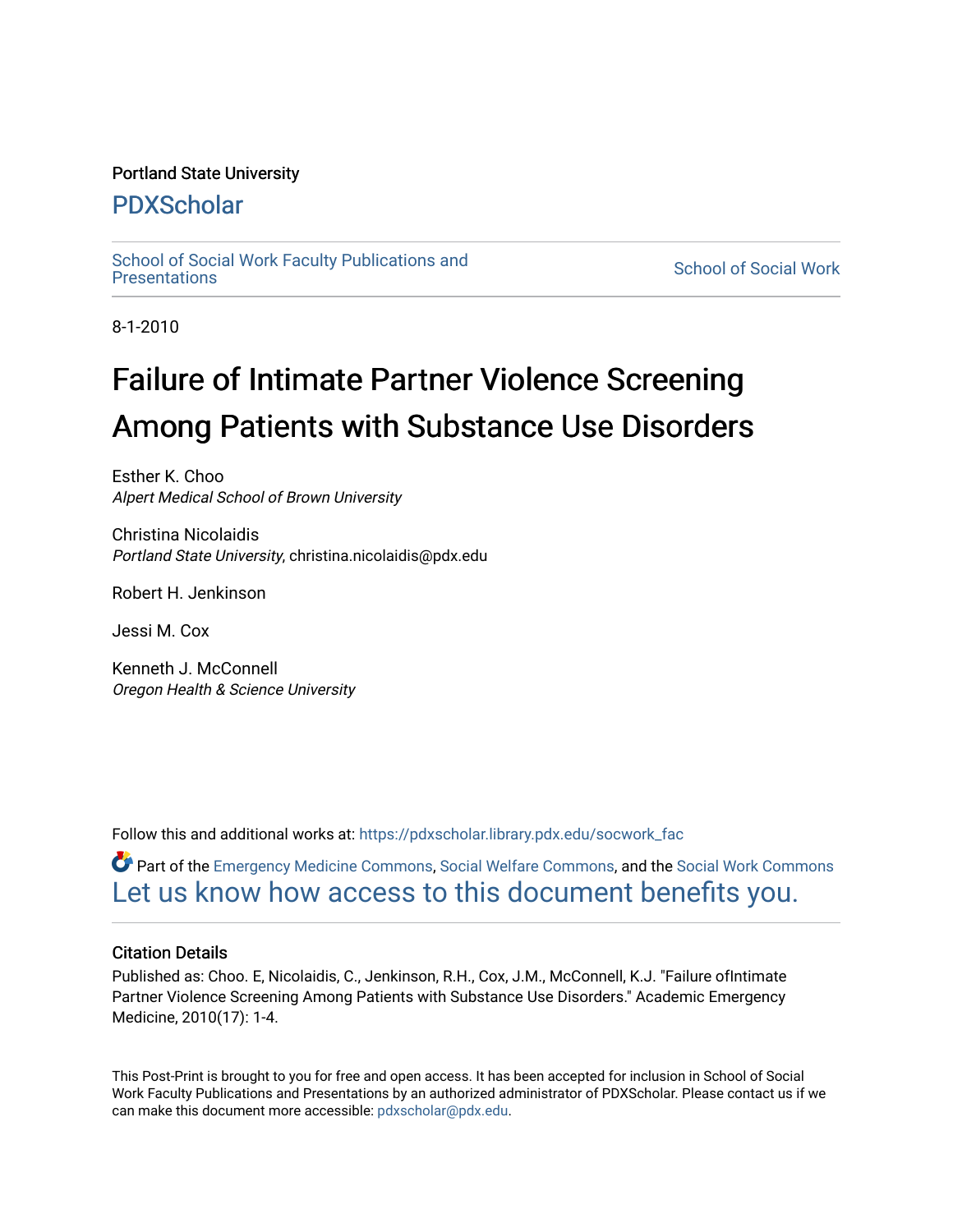# **Failure of Intimate Partner Violence Screening Among Patients with Substance Use Disorders**

# **Esther K. Choo, MD, MPH**, **Christina Nicolaidis, MD, MPH**, **Robert H. Jenkinson**, **Jessi M. Cox, MD**, and **K. John McConnell, PhD**

Department of Emergency Medicine, Rhode Island Hospital, The Alpert Medical School of Brown University, (EKC) Providence, RI; Department of Internal Medicine & Geriatrics (CN), Department of Emergency Medicine (RHJ, JMC, KJM), Oregon Health & Science University, Portland, OR

# **Abstract**

**Objectives—**This studys examined the relationship between substance use disorder (SUD) and intimate partner violence screening (IPV) and management practices in the emergency department (ED).

**Methods—**This was a retrospective cohort study of adult ED patients presenting to an urban, tertiary care teaching hospital over a 4-month period. An automated electronic data abstraction process identified consecutive patients and retrieved visit characteristics, including results of three violence screening questions, demographic data, triage acuity, time of visit, and ICD-9 diagnosis codes. Data on management were collected using a standardized abstraction tool by two reviewers masked to the study question. Multivariate logistic regression was used to determine predictors of screening and management.

**Results—**In 10,071 visits, 6,563 violence screens were completed. IPV screening was documented in 33.5% of patients with alcohol-related diagnoses (95% CI = 27.7% to 39.3%,  $\chi^2$  = 116.78, p < 0.001) and 53.3% of patients with drug-related diagnoses (95% CI = 44.3% to 62.3%,  $\chi^2$  = 7.69, p = 0.006), compared to 66.1% of patients without these diagnoses (95% CI = 65.2% to 67.1%). In the multivariate analysis, alcohol (OR 0.30, 95% CI = 0.22 to 0.40) and drug use (OR 0.56, 95% CI = 0.38 to 0.83) were associated with decreased odds of screening. Of completed screens, 429 (6.5%) were positive, but violence was addressed further in only 55.7% of patients. Substance abuse did not appear to affect the odds of having positive screens addressed further by providers (OR 1.96, 95% CI = 0.39 to 10.14).

**Conclusions—**This study found an association between SUD and decreased odds of IPV screening. Failure to screen for IPV in the setting of substance use may represent a missed opportunity to address a critical health issue, and be a barrier to successful intervention.

# **MeSH Keywords**

Domestic violence; Substance-related disorders

# **INTRODUCTION**

Intimate partner violence (IPV) may lead to substance use disorders (SUD), increase substance use severity, prevent patients from seeking substance use treatments, and

**Corresponding Author:** Esther K. Choo, MD, 593 Eddy Street, Claverick 2nd Floor, Department of Emergency Medicine, Rhode Island Hospital, Providence, RI 02903, Esther\_Choo@brown.edu, (401) 401-8731.

**Prior Presentations:** none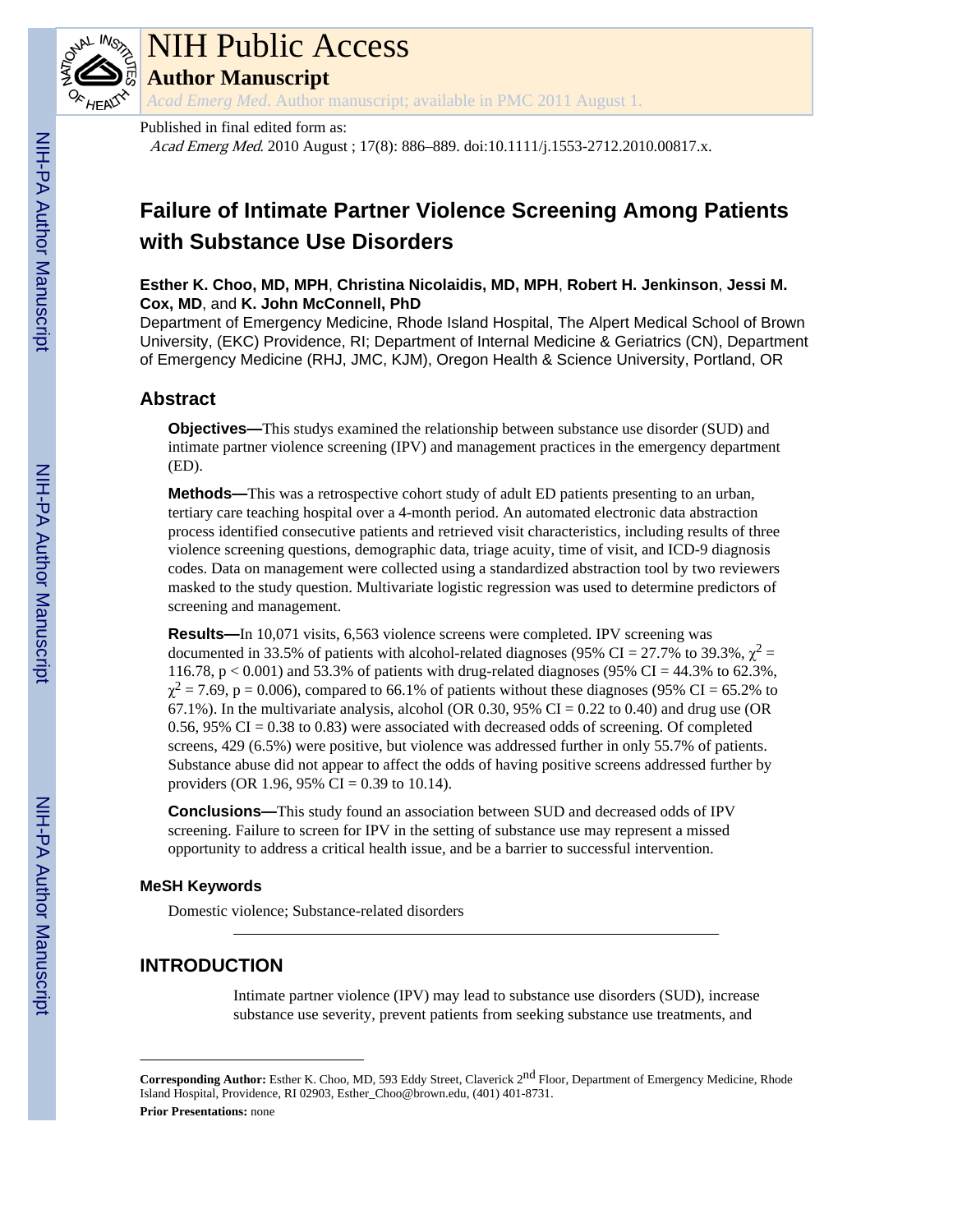exacerbate psychiatric and medical illnesses in those with SUD.1–4 Screening for IPV in patients with drug or alcohol problems may help providers recognize and address a major barrier to the success of substance abuse interventions and referrals.5,6

To the best of our knowledge, no prior studies have examined IPV screening among emergency department (ED) patients with SUD. Our primary objective was to investigate whether substance use is associated with failure to perform IPV screening in the ED. A secondary objective was to examine whether SUD is associated with failure to address violence further among patients who screen positive for IPV. Such information could help direct violence screening and treatment protocols to ensure inclusion, rather than systematic exclusion, of populations at risk for poor health outcomes.

# **METHODS**

#### **Study Design**

This was a retrospective cohort chart study of visits by adult patients (18 years or older) who presented to the ED between June 2008 and October 2008. The research protocol, including waiver of informed consent, was approved by the study site's institutional review board.

#### **Study Setting and Population**

The study was conducted at an urban academic tertiary care center with an emergency medicine residency training program and an annual volume of approximately 40,000 patients. An electronic medical record system, Epic Hyperspace (Epic Systems Corporation, Verona, WI), is used for all clinical documentation. While IPV screening is generally conducted in triage, it may be completed at any time. A single screening form is visible to nurses throughout the patient encounter, and is used for data entry regardless of when the screen is actually completed. The site has dedicated ED social workers 24 hours a day, 7 days a week. Social workers are contacted when IPV is identified, and facilitate patient referral to appropriate resources.

We calculated a sample size of 10,000 ED visits based on a goal of detecting a 20% difference in screening between patients with and without substance abuse diagnoses, using  $\alpha$  of 0.05 and 80% power. Using estimates for visits meeting exclusion criteria (Emergency Severity Index level 1 acuity, elopement, or "against medical advice" discharges), we sampled 10,564 charts. After applying exclusion criteria, the final sample included 10,071 visits.

#### **Study Protocol**

Patient demographics and visit characteristics were obtained through automated abstraction of information from the electronic medical record. Chart review was performed by two trained research assistants (RAs) who were masked to the associations under investigation. A standardized data abstraction tool was developed for the study using Microsoft Access (Microsoft Inc., Redmond, WA) and piloted using 50 screen-positive medical charts. RAs were provided with a guide containing the chart review protocol and definitions of variables. Data collection was monitored by the primary investigator. The study team met periodically to review guidelines and discuss and resolve any problems that arose in the data collection process. To gauge interrater reliability, 10% of the charts were randomly selected for review by both RAs.

#### **Measurements**

The primary outcome of interest was completed IPV screening. Our ED uses a threequestion screen for IPV: "Do you have a restraining order against anyone?", "Have you been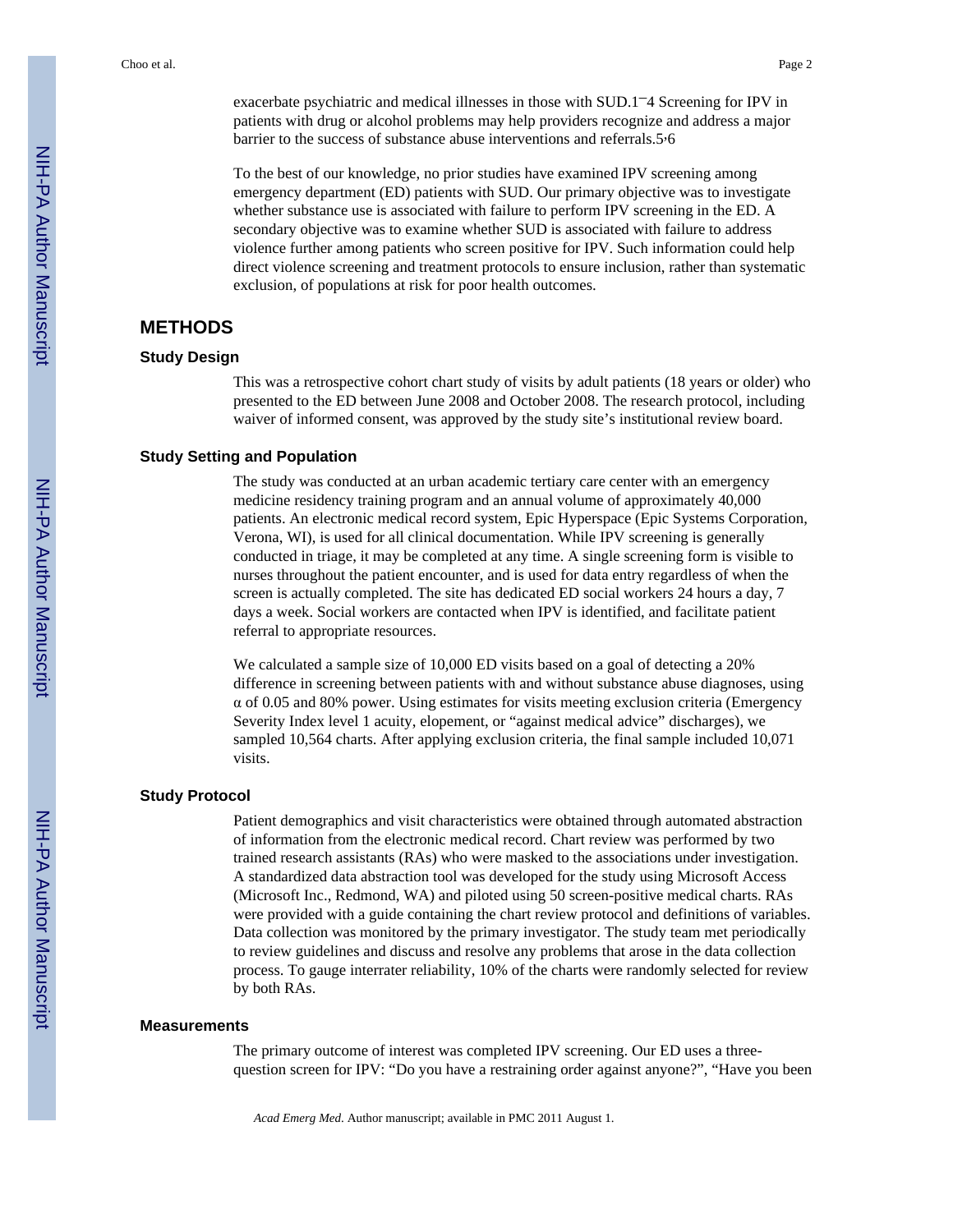physically assaulted in the last year?", and "Have you had forced sexual activity in the last year?" If any of the three questions was answered "Yes," this was considered a "positive" screen; if all were "No," this was considered a "negative" screen. If all three answers were left blank, screening was considered missed.

The screening questions at our institution are broad and inclusive. A positive screen is not considered diagnostic, but leads to a screen prompt for the triage nurse to notify a provider – whether primary nurse, physician, nurse practitioner, or social worker – to clarify the nature of the violence and determine if intervention is needed. Thus, a secondary outcome of interest was whether positive screens were subsequently addressed by providers. This was determined by manual review of charts with positive screens. IPV was considered to have been addressed if there was any mention of IPV within the provider notes, including clarification of the nature of the positive screen, confirmation of ongoing IPV, services offered for partner abuse, or a discharge diagnosis of abuse.

Substance use was defined by International Classifications of Disease, 9th revision (ICD-9) diagnoses for dependent and non-dependent alcohol and illicit drug use, and acute psychiatric and medical illness related to alcohol or drug use (codes 291-291.99, 303-303.99, 305.0-305.03, 535.3-535.31, 571.1, 790.3, 292.0-292.9, 304-304.93, 305.2-305.93).

#### **Data Analysis**

We used a priori hypotheses to identify the demographic and clinical factors likely to influence screening. Key variables were entered into a multivariate logistic regression model to determine independent predictors of completed screening. To assess interrater reliability, we calculated a κ-statistic for data collected by both RAs.

Statistical significance was defined as a probability of a type I error of less than 5% (twotailed). Results are presented as odds ratios (ORs; screened vs. not screened) with 95% confidence intervals (CIs). All analyses were performed by using Stata 10.0 (Stata Corp, College Station, TX).

# **RESULTS**

Data from 10,071 ED visits were reviewed. Substance use was identified in 369 patients (3.7%): 257 (2.6%) were alcohol-related and 122 (1.2%) were drug-related. Overall, 65.2% of ED patients received screening for IPV, of whom 6.5% screened positive for IPV. Answers to all three questions were documented in 98.2% of the completed screens. Frequency and proportions of completed screening, based on patient characteristics, are shown in Table 1 (column A). IPV screening was documented in 33.5% of patients with alcohol-related diagnoses (95% CI = 27.7% to 39.3%,  $\chi^2$  = 116.78, p < 0.001) and 53.3% of patients with drug-related diagnoses (95% CI = 44.3% to 62.3%,  $\chi^2$  = 7.69, p = 0.006), versus 66.1% of patients without these diagnoses (95% CI =  $65.2\%$  to 67.1%). Table 1 (column B) shows the results of the multivariate analysis for the study's primary outcome. Patients with substance-related diagnoses had decreased odds of being screened for IPV (alcohol diagnoses, OR 0.30, 95% CI = 0.22 to 0.40; drug diagnoses, OR 0.56, 95% CI = 0.38 to 0.83).

There were positive violence screens in 429 visits. These charts were reviewed manually to determine if the positive screens resulted in *any* documentation by providers suggesting that they had addressed the screen. Violence was addressed further in 55.7% of patients with positive screens. The RAs had 88% agreement ( $\kappa = 0.75$ ) in determining whether violence had been addressed. Results of the multivariate analysis for this outcome are shown in Table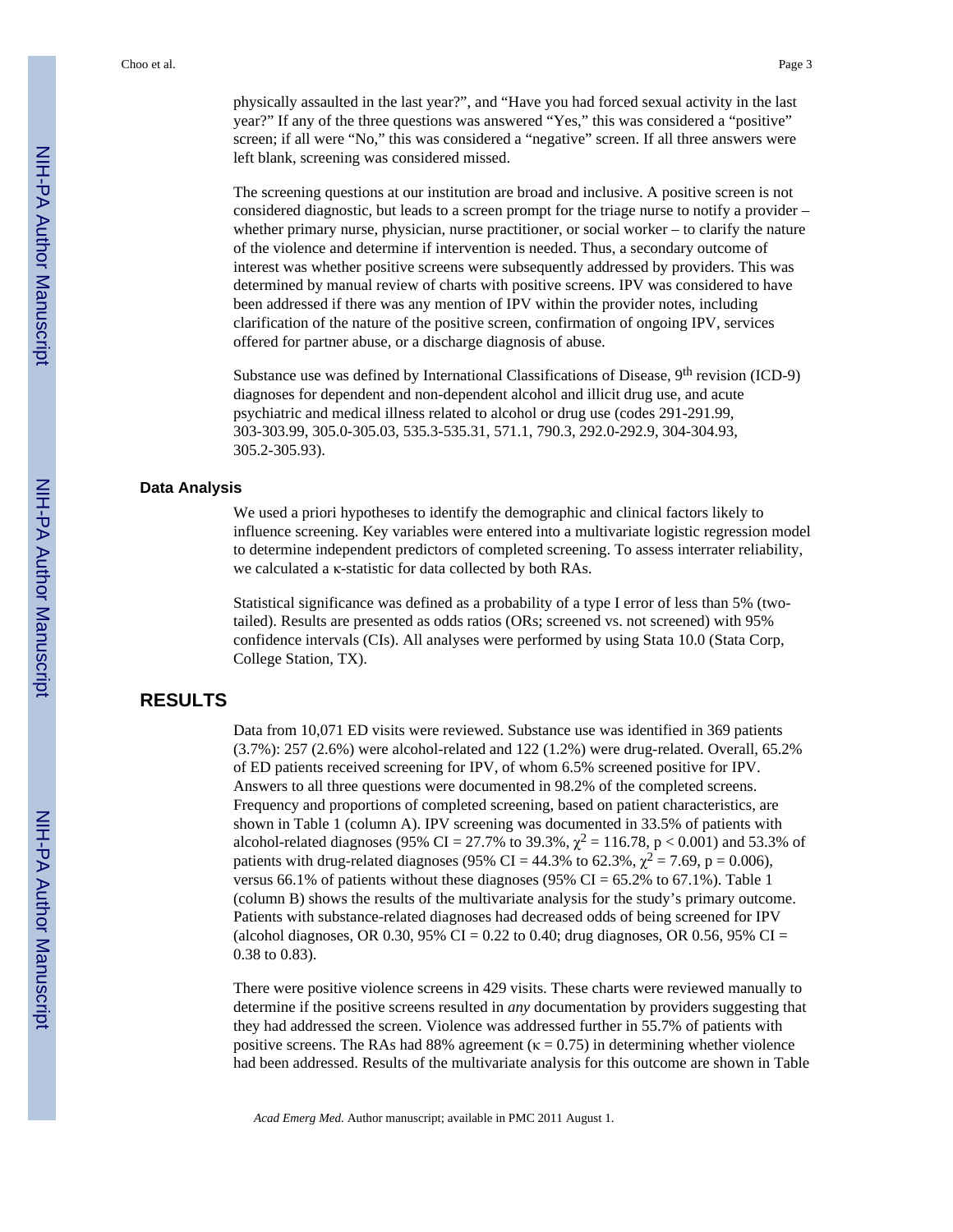1 (column C). Among those who screened positive, SUD did not appear to affect the odds of having IPV addressed by ED providers, although of note, only eight (2%) had substance use diagnoses.

### **DISCUSSION**

We describe an association between substance use and failure to perform screening for IPV. The odds of having the screen addressed by a provider did not differ between those with and without substance use diagnoses, although this finding may be an artifact of the small number of patients with substance use and a positive screen.

Many major medical societies, including the American College of Emergency Physicians, support routine inquiry about IPV in all patients. Yet in 2004, the United States Preventive Services Task Force stated that it could not advocate for routine screening for IPV, given insufficient data supporting any benefit of this practice.7 A recent Canadian study conducted in a variety of healthcare settings again failed to demonstrate a benefit to screening the general population for IPV.8

Could systematic neglect of IPV screening in patients most likely to test positive explain, in part, this apparent lack of benefit? While characteristics associated with IPV are myriad, case finding for certain groups of patients has intuitive appeal. The high morbidity and hospital costs associated with SUD have led to great efforts to develop effective means of intervening in substance abuse in the acute care setting.9 Consideration of significant and common barriers to care – such as IPV – may be one way to optimize the success of such interventions, and improve the health and safety of these patients.

Our study highlights another potential reason screening has not been shown to benefit patients: screening does not guarantee appropriate management. Of patients with positive violence screens, only 55.7% had evidence that the screen led to any action by ED providers. Although this proportion is higher than that in the Canadian trial of IPV screening,8 it is still unacceptably low.

# **LIMITATIONS**

This preliminary study was conducted at a single, relatively low-volume ED with full-time social work services. A larger, multicenter study is needed to affirm the generalizability of these findings. Further, our determination of screening relies on clinician documentation. It is possible nurses screened patients but failed to document these actions, although there is no reason failure to document should have occurred differentially between patients with and without substance use.

Claims-based diagnosis is less accurate for SUD than the structured measurement tools used in other study types and likely underestimates substance use.10 Our findings may reflect screening practices in a subset of patients with more severe and overt drug and alcohol use. Regardless, our study identifies a high-risk population in need of improved violence screening.

# **CONCLUSIONS**

We found an association between substance use and failure to complete screening for intimate partner violence in the ED. This finding is concerning, and suggests a missed opportunity to identify and address an important barrier to successful treatment of substance abuse problems. Further investigation is needed to explore this potential systematic bias, and consider ways to improve how violence is addressed among our most vulnerable patients.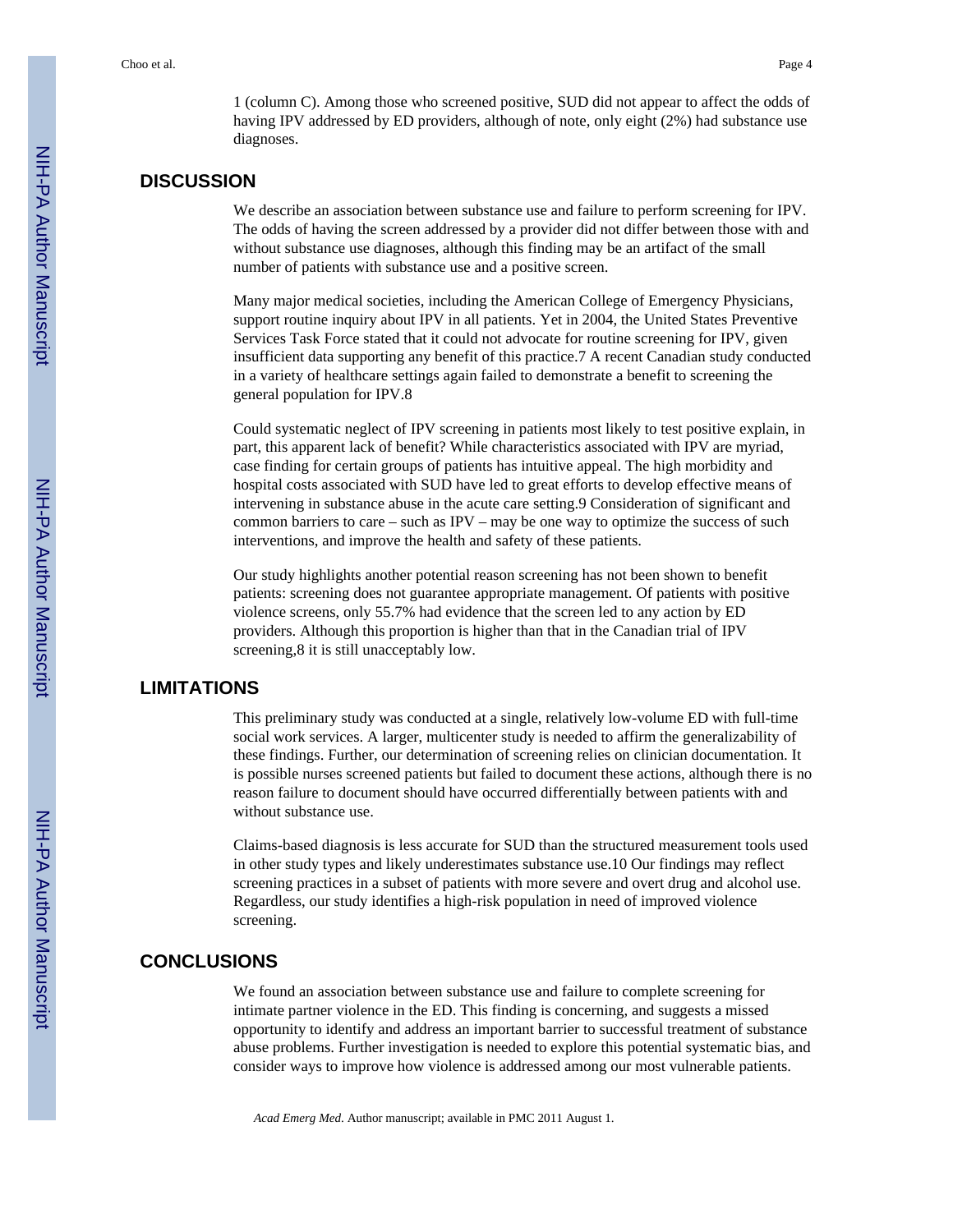# **Acknowledgments**

The authors would like to thank Craig D. Newgard, for his guidance in study design.

**Funding Sources:** This work was supported in part by the National Heart, Lung, and Blood Institute, supplement to U01/HL-04-001 "Training Core – Resuscitation Research"

# **REFERENCES**

- 1. El-Bassel N, Gilbert L, Witte S, et al. Intimate partner violence and substance abuse among minority women receiving care from an inner-city emergency department. Womens Health Issues. 2003; 13(1):16–22. [PubMed: 12598055]
- 2. Weinsheimer RL, Schermer CR, Malcoe LH, Balduf LM, Bloomfield LA. Severe intimate partner violence and alcohol use among female trauma patients. J Trauma. 2005; 58(1):22–29. [PubMed: 15674145]
- 3. US Department of Health and Human Services. Substance Abuse Treatment and Domestic Violence. Treatment Improvement Protocol (TIP) 25. In: Fazzone, P.; Holton, J.; Reed, B., et al., editors. DHHS Publication No. (SMA) 97-3163. Rockville, MD: US Department of Health and Human Services; 1997.
- 4. Liebschutz JM, Mulvey KP, Samet JH. Victimization among substance-abusing women. Worse health outcomes. Arch Intern Med. 1997; 157(10):1093–1097. [PubMed: 9164375]
- 5. Moses, D.; Huntington, N.; D'Ambrosio, B. Developing integrated services for women with cooccurring disorders and trauma histories. Delmar, NY: Policy Research Associates, Inc.; 2004.
- 6. Stuart GL. Improving violence intervention outcomes by integrating alcohol treatment. J Interpers Viol. 2005; 20(4):388–393.
- 7. U.S. Preventive Services Task Force. Screening for Family and Intimate Partner Violence: Recommendation Statement. Rockville, MD: Agency for Healthcare Research and Quality; 2004.
- 8. MacMillan HL, Wathen CN, Jamieson E, et al. Screening for intimate partner violence in health care settings: a randomized trial. JAMA. 2009; 302(5):493–501. [PubMed: 19654384]
- 9. Madras BK, Compton WM, Avula D, Stegbauer T, Stein JB, Clark HW. Screening, brief interventions, referral to treatment (SBIRT) for illicit drug and alcohol use at multiple healthcare sites: comparison at intake and 6 months later. Drug Alcohol Depend. 2009; 99(1–3):280–295. [PubMed: 18929451]
- 10. Umbricht-Schneiter A, Santora P, Moore RD. Alcohol abuse: comparison of two methods for assessing its prevalence and associated morbidity in hospitalized patients. Am J Med. 1991; 91(2): 110–118. [PubMed: 1867236]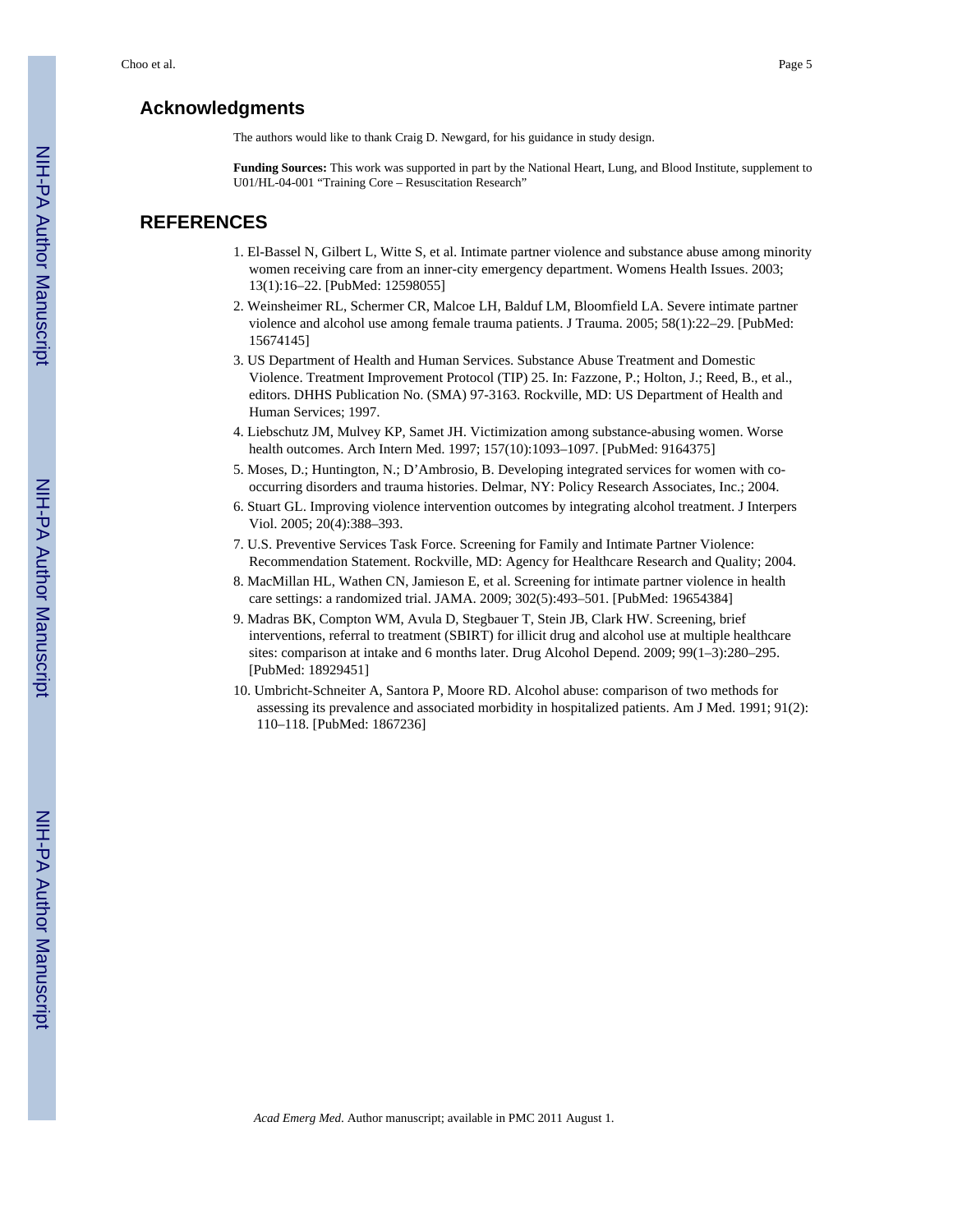#### **Table 1**

Patient Characteristics and Violence Screening.

|                            | Total (N)         | A) Screened<br>N(%) | <b>B) OR, Screened</b><br>(95% CI) | C) OR, Addressed<br>(95% CI)  |
|----------------------------|-------------------|---------------------|------------------------------------|-------------------------------|
| Total, No.                 | 10,071            | 6,563(65.2)         |                                    |                               |
| Age, years mean $(\pm SD)$ | 42.7 $(\pm 17.0)$ | 40.9 $(\pm 15.7)$   | $0.94(0.92 - 0.95)^{\dagger}$      | $1.01(0.99 - 1.03)^{\dagger}$ |
| Sex, No.                   |                   |                     |                                    |                               |
| Female                     | 5,098             | 3,562(69.9)         | Reference                          | Reference                     |
| Male                       | 4,970             | 3,001(60.4)         | $1.37(1.25 - 1.50)$                | $0.97(0.64 - 1.47)$           |
| Race/Ethnicity             |                   |                     |                                    |                               |
| White                      | 7,882             | 5,260(66.7)         | Reference                          | Reference                     |
| <b>Black or African</b>    | 666               | 445 (66.8)          | $0.87(0.73 - 1.05)$                | $0.57(0.26 - 1.23)$           |
| American                   | 745               | 427(57.3)           | $0.99(0.81 - 1.23)$                | $1.01(0.44 - 2.36)$           |
| Hispanic                   | 413               | 238 (42.4)          | $0.84(0.67-1.05)$                  | $1.62(0.56-4.69)$             |
| Other                      |                   |                     |                                    |                               |
| Primary language           |                   |                     |                                    |                               |
| English                    | 9.435             | 6,283 (66.6)        | Reference                          | Reference                     |
| Non-English                | 636               | 280 (44.0)          | $0.33(0.26 - 0.41)$                | $0.78(0.31-1.97)$             |
| Insurance status           |                   |                     |                                    |                               |
| Commercial or other        | 3,681             | 2,405(65.3)         | Reference                          | Reference                     |
| insured                    | 1,856             | 1,077(58.0)         | $0.96(0.83 - 1.11)$                | $0.97(0.52 - 1.85)$           |
| Medicare                   | 1,622             | 1,117 (68.9)        | $1.04(0.90 - 1.20)$                | $1.89(1.02 - 3.50)$           |
| Medicaid                   | 2,912             | 1,964 (67.5)        | $1.08(0.97-1.23)$                  | $1.69(0.99 - 2.91)$           |
| Uninsured or unknown       |                   |                     |                                    |                               |
| Triage acuity*             |                   |                     |                                    |                               |
| 2                          | 1,704             | 645 (37.9)          | Reference                          | Reference                     |
| 3                          | 6,106             | 4,273 (70.0)        | $3.58(3.19 - 4.03)$                | $0.95(0.54 - 1.68)$           |
| 4 or 5                     | 1,990             | 1,624(81.6)         | $6.14(5.24 - 7.20)$                | $1.36(0.69 - 2.67)$           |
| Presenting shift           |                   |                     |                                    |                               |
| Day (7:00a-2:59p)          | 4,161             | 2,873(69.1)         | Reference                          | Reference                     |
| Evening (3:00p-10:59p)     | 4,372             | 2,728 (62.4)        | $0.82(0.74 - 0.91)$                | $1.51(0.96 - 2.37)$           |
| Night (11:00p-6:59a)       | 1,538             | 962(62.6)           | $0.93(0.81 - 1.07)$                | $0.84(0.45 - 1.57)$           |
| Mental health diagnoses    | 443               | 263 (59.4)          | $0.91(0.73 - 1.13)$                | $0.91(0.33 - 2.45)$           |
| Substance use diagnoses    |                   |                     |                                    | $1.96(0.39 -$                 |
| Alcohol                    | 257               | 86 (33.5)           | $0.30(0.22 - 0.40)$                | $10.14$ $^{\dagger \dagger}$  |
| Drug                       | 122               | 65 (53.3)           | $0.56(0.38 - 0.83)$                |                               |

A) Proportion screened for violence; B) Odds ratios for completed violence screening; C) Odds ratios for having positive screens addressed further

*\** Patients categorized as level 1 with the Emergency Severity Index were excluded

*^*Mental health and substance use were dichotomous variables representing "present" or "absent." The reference value for specific diagnosis variables was 0, or "absent."

*†* Reflects OR for every 5-year increase in age